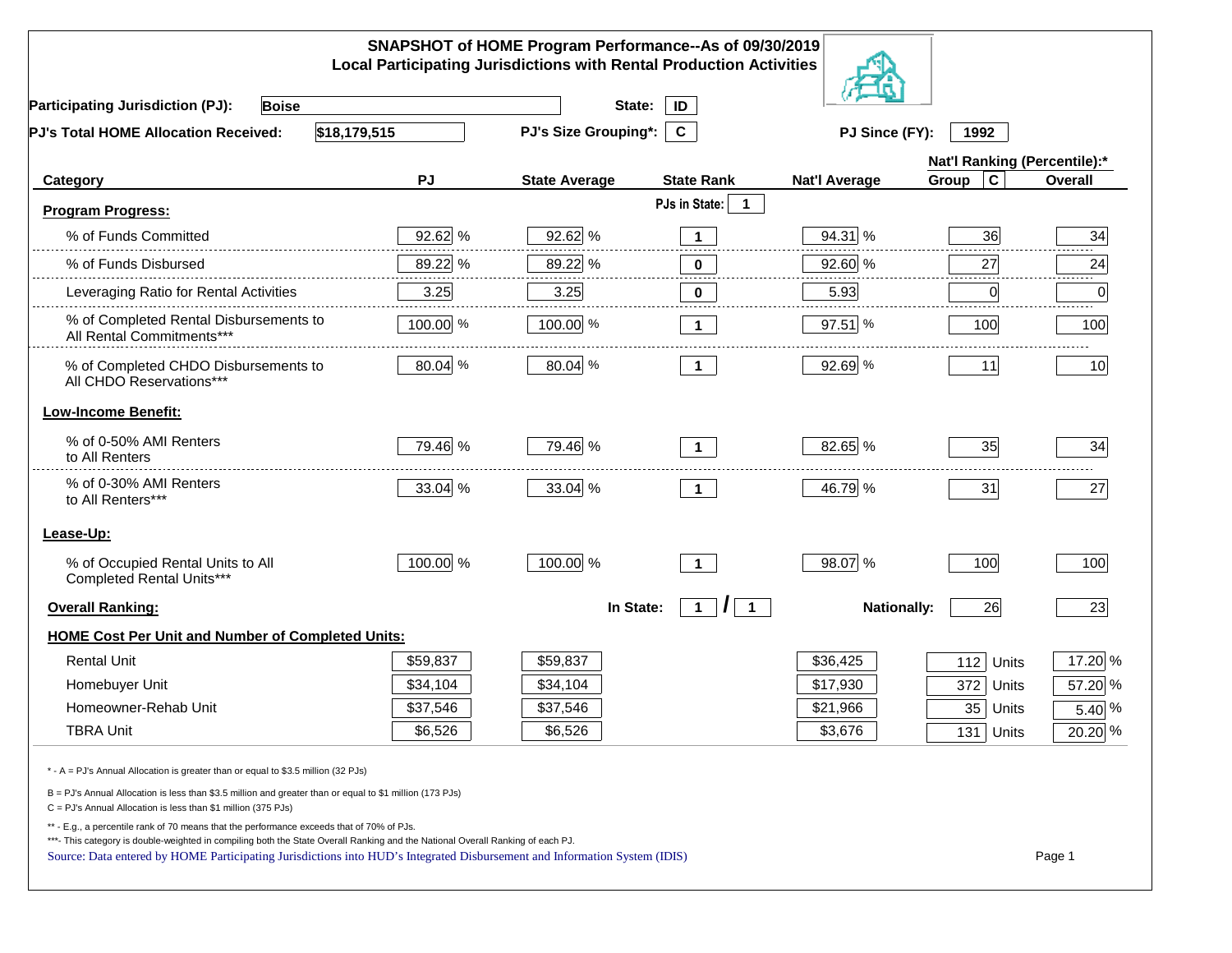|                                                                                                                           |      |               |                                   |             | <b>Program and Beneficiary Characteristics for Completed Units</b> |                                 |                                          |             |
|---------------------------------------------------------------------------------------------------------------------------|------|---------------|-----------------------------------|-------------|--------------------------------------------------------------------|---------------------------------|------------------------------------------|-------------|
| <b>Participating Jurisdiction (PJ): Boise</b>                                                                             |      |               |                                   | ID          |                                                                    |                                 |                                          |             |
| <b>Total Development Costs:</b>                                                                                           |      | <b>Rental</b> | <b>Homebuyer</b>                  |             | <b>Homeowner</b>                                                   | <b>CHDO Operating Expenses:</b> | PJ:                                      | 1.2%        |
| (average reported cost per unit in<br>PJ:<br><b>HOME-assisted projects)</b>                                               |      | \$86,706      | \$105,365                         |             | \$37,589                                                           | (% of allocation)               | <b>National Avg:</b>                     | $1.1\%$     |
| State:*                                                                                                                   |      | \$108,266     | \$106,863                         |             | \$19,680                                                           |                                 |                                          |             |
| National:**                                                                                                               |      | \$135,225     | \$88,236                          |             | \$26,222                                                           |                                 |                                          |             |
|                                                                                                                           |      |               | <b>Rental Homebuyer Homeowner</b> | <b>TBRA</b> |                                                                    | <b>Rental</b>                   | <b>Homebuyer Homeowner</b>               | <b>TBRA</b> |
| <b>RACE:</b>                                                                                                              | %    | %             | %                                 | %           | <b>HOUSEHOLD TYPE:</b>                                             | %                               | $\%$<br>$\%$                             | $\%$        |
| White:                                                                                                                    | 77.7 | 88.2          | 85.7                              | 0.0         | Single/Non-Elderly:                                                | 26.8                            | 29.8<br>45.7                             | 0.0         |
| <b>Black/African American:</b>                                                                                            | 11.6 | 7.0           | 0.0                               | 0.0         | Elderly:                                                           | 15.2                            | 3.0<br>14.3                              | 0.0         |
| Asian:                                                                                                                    | 0.0  | 0.5           | 0.0                               | 0.0         | <b>Related/Single Parent:</b>                                      | 29.5                            | 20.7<br>14.3                             | 0.0         |
| American Indian/Alaska Native:                                                                                            | 0.0  | 0.0           | 0.0                               | 0.0         | <b>Related/Two Parent:</b>                                         | 18.8                            | 44.6<br>25.7                             | 0.0         |
| Native Hawaiian/Pacific Islander:                                                                                         | 0.0  | 0.3           | 0.0                               | 0.0         | Other:                                                             | 9.8                             | 1.3<br>0.0                               | 0.0         |
| American Indian/Alaska Native and White:                                                                                  | 0.0  | 0.0           | 0.0                               | 0.0         |                                                                    |                                 |                                          |             |
| Asian and White:                                                                                                          | 0.9  | 0.0           | 0.0                               | 0.0         |                                                                    |                                 |                                          |             |
| <b>Black/African American and White:</b>                                                                                  | 0.0  | 0.0           | 0.0                               | 0.0         |                                                                    |                                 |                                          |             |
| American Indian/Alaska Native and Black:                                                                                  | 0.0  | 0.0           | 0.0                               | 0.0         |                                                                    |                                 |                                          |             |
| <b>Other Multi Racial:</b>                                                                                                | 1.8  | 0.0           | 0.0                               | 0.0         |                                                                    |                                 |                                          |             |
| Asian/Pacific Islander:                                                                                                   | 0.9  | 0.3           | 0.0                               | 0.0         |                                                                    |                                 |                                          |             |
| <b>ETHNICITY:</b>                                                                                                         |      |               |                                   |             |                                                                    |                                 |                                          |             |
| <b>Hispanic</b>                                                                                                           | 7.1  | 3.8           | 14.3                              | 0.0         |                                                                    |                                 |                                          |             |
| <b>HOUSEHOLD SIZE:</b>                                                                                                    |      |               |                                   |             | <b>SUPPLEMENTAL RENTAL ASSISTANCE:</b>                             |                                 |                                          |             |
| 1 Person:                                                                                                                 | 35.7 | 30.1          | 48.6                              | 0.0         | Section 8:                                                         | 14.3                            | $0.0$ <sup>#</sup>                       |             |
| 2 Persons:                                                                                                                | 25.9 | 18.3          | 8.6                               | 0.0         | <b>HOME TBRA:</b>                                                  | 0.9                             |                                          |             |
| 3 Persons:                                                                                                                | 12.5 | 20.7          | 20.0                              | 0.0         | Other:                                                             | 12.5                            |                                          |             |
| 4 Persons:                                                                                                                | 9.8  | 16.1          | 8.6                               | 0.0         | No Assistance:                                                     | 72.3                            |                                          |             |
| 5 Persons:                                                                                                                | 2.7  | 6.5           | 5.7                               | 0.0         |                                                                    |                                 |                                          |             |
| 6 Persons:                                                                                                                | 4.5  | 4.3           | 2.9                               | 0.0         |                                                                    |                                 |                                          |             |
| 7 Persons:                                                                                                                | 3.6  | 2.7           | 2.9                               | 0.0         |                                                                    |                                 |                                          |             |
| 8 or more Persons:                                                                                                        | 5.4  | 1.3           | 2.9                               | 0.0         | # of Section 504 Compliant Units:                                  |                                 | 12                                       |             |
| * The State average includes all local and the State PJs within that state                                                |      |               |                                   |             |                                                                    |                                 |                                          |             |
| ** The National average includes all local and State PJs, and Insular Areas                                               |      |               |                                   |             |                                                                    |                                 |                                          |             |
| # Section 8 vouchers can be used for First-Time Homebuyer Downpayment Assistance.                                         |      |               |                                   |             |                                                                    |                                 |                                          |             |
|                                                                                                                           |      |               |                                   |             |                                                                    |                                 | <b>HOME Program Performance SNAPSHOT</b> |             |
| Source: Data entered by HOME Participating Jurisdictions into HUD's Integrated Disbursement and Information System (IDIS) |      |               |                                   |             |                                                                    |                                 | Page 2                                   |             |